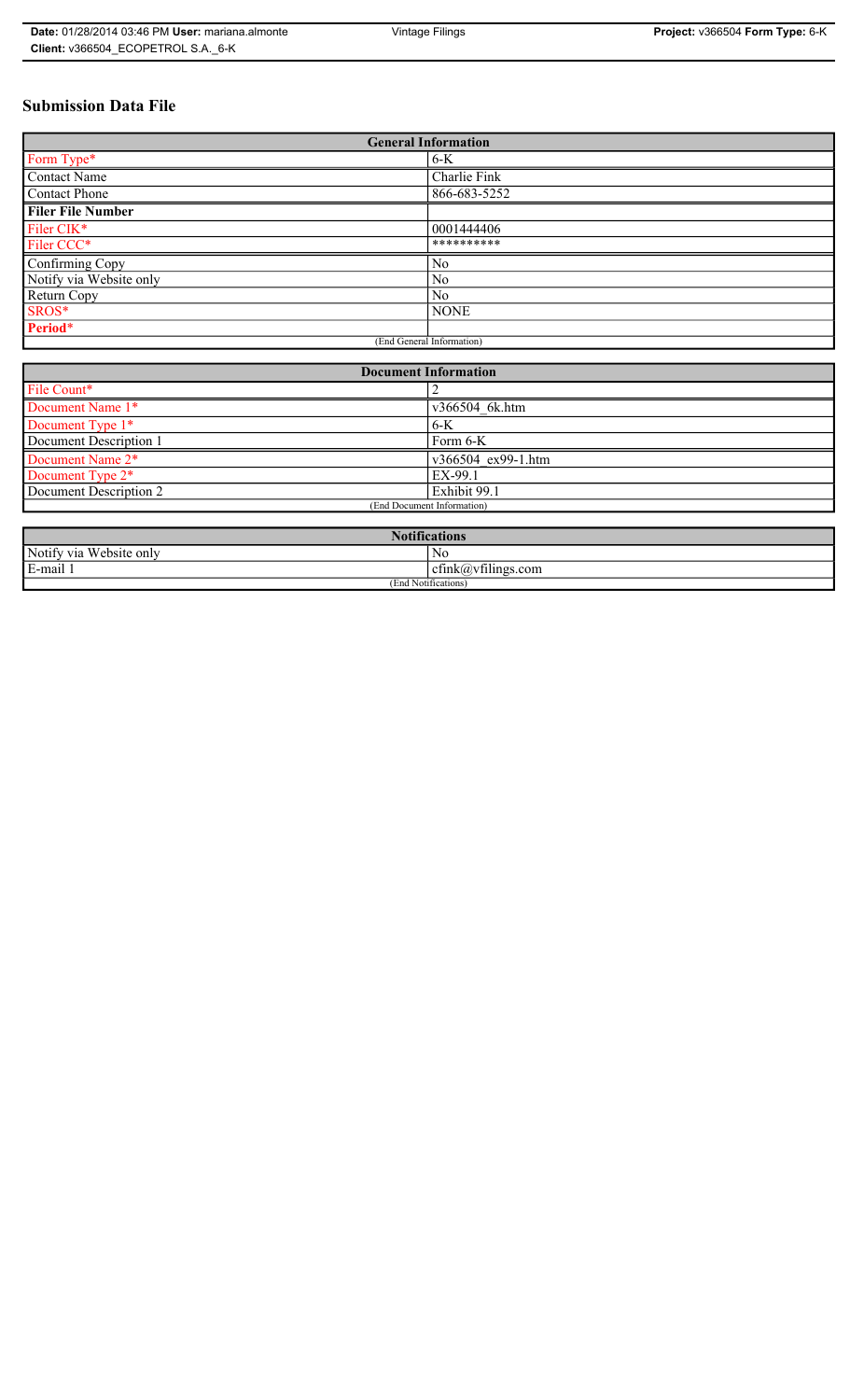#### **SECURITIES AND EXCHANGE COMMISSION Washington, D.C. 20549**

#### **FORM 6-K REPORT OF FOREIGN PRIVATE ISSUER PURSUANT TO RULE 13a-16 OR 15d-16 OF THE SECURITIES EXCHANGE ACT OF 1934**

January, 2014

Commission File Number: 333-153452

**ECOPETROL S.A.**

*(Exact name of registrant as specified in its Charter)*

Carrera 7 No. 37 – 69 BOGOTA – COLOMBIA *(Address of registrant's principal executive offices)*

Indicate by check mark whether the registrant files or will file annual reports under cover Form 20-F or Form 40-F.

Form 20-F  $\boxtimes$  Form 40-F  $\Box$ 

Indicate by check mark if the registrant is submitting the Form 6-K in paper as permitted by Regulation S-T Rule 101(b)(1):

 $Yes$   $\Box$  No  $X$ 

Indicate by check mark if the registrant is submitting the Form 6-K in paper as permitted by Regulation S-T Rule 101(b)(7):

 $Yes$   $\Box$  No  $X$ 

Indicate by check mark whether by furnishing the information contained in this Form, the registrant is also thereby furnishing the information to the Commission pursuant to Rule 12g3-2(b) under the Securities Exchange Act of 1934.

 $Yes$   $\Box$  No  $X$ 

If "Yes" is marked, indicate below the file number assigned to the registrant in connection with Rule 12g3-2(b): 82- N/A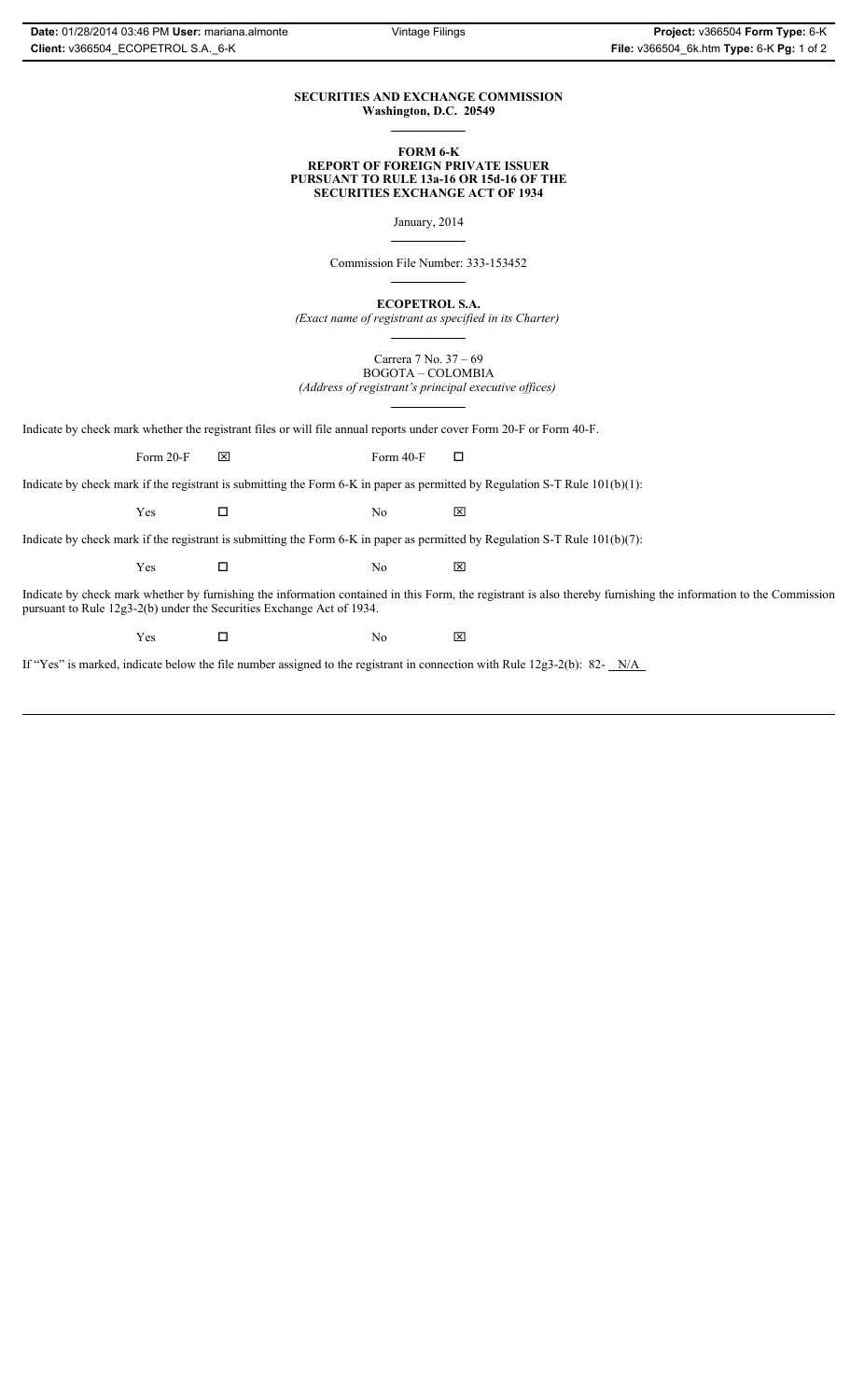## **SIGNATURE**

Pursuant to the requirements of the Securities Exchange Act of 1934, the Registrant has duly caused this report to be signed on its behalf by the undersigned, thereto duly authorized.

Date: January 28, 2014

Ecopetrol S.A.

By: /s/ Magda Manosalva Name: Magda Manosalva Title: Chief Financial Officer